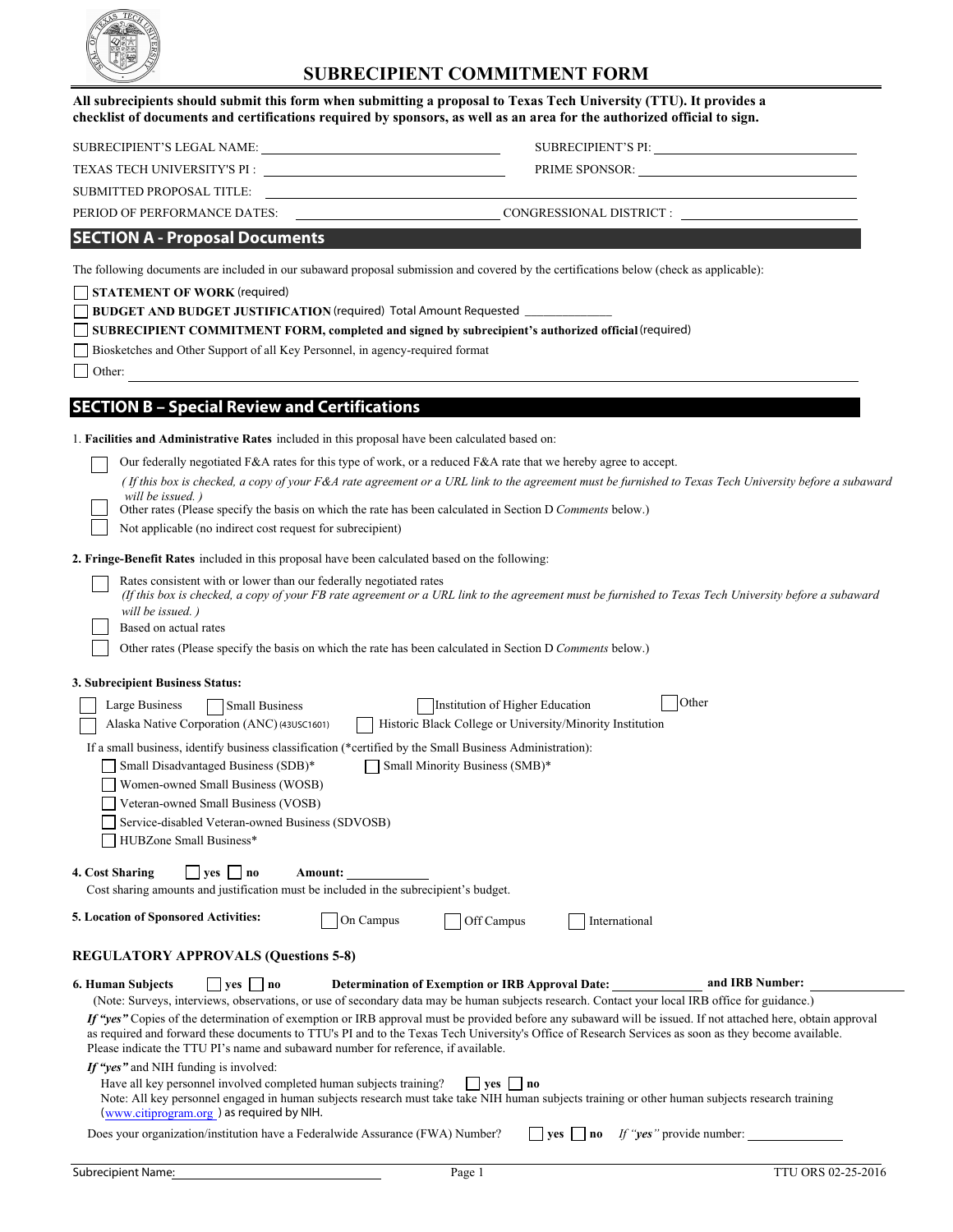

# **SUBRECIPIENT COMMITMENT FORM**

| 7. Animal Subjects                            |                                                | $\Box$ yes $\Box$ no |          |                                                                                                                                                           | Approval date: and IACUC Number:                                                                                         |                                                                                                                                                                                                                                                                                                                                                                                                                                                                                                                                                                                                                                                                                                                                                                                                       |
|-----------------------------------------------|------------------------------------------------|----------------------|----------|-----------------------------------------------------------------------------------------------------------------------------------------------------------|--------------------------------------------------------------------------------------------------------------------------|-------------------------------------------------------------------------------------------------------------------------------------------------------------------------------------------------------------------------------------------------------------------------------------------------------------------------------------------------------------------------------------------------------------------------------------------------------------------------------------------------------------------------------------------------------------------------------------------------------------------------------------------------------------------------------------------------------------------------------------------------------------------------------------------------------|
|                                               |                                                |                      |          |                                                                                                                                                           |                                                                                                                          | If "yes" Copies of the IACUC approval must be provided before any subaward will be issued. If not attached here, obtain approval as required and forward<br>these documents to TTU's PI and to TTU's Office of Research Services , P.O Box 41035, Lubbock , Texas 79409-1035 as soon as they become available.<br>Please indicate the TTU PI's name and subaward number for reference, if available. In accordance with Federal guidance and TTU policy, TTU's IACUC may or<br>may not be required to review and approve the subaward animal work prior to issuing the subaward. Regardless of the need for TTU IACUC oversight of animal<br>work, a memorandum of agreement between collaborating entities must be developed and signed by the appropriate (awardee and subawardee) representatives. |
| 8. Conflict of Interest                       |                                                |                      |          | Does your organization/institution have a PHS Animal Welfare Assurance Number?                                                                            |                                                                                                                          | <b>yes</b> $\Box$ <b>no</b> If " <b>yes</b> " provide number:                                                                                                                                                                                                                                                                                                                                                                                                                                                                                                                                                                                                                                                                                                                                         |
|                                               |                                                |                      |          |                                                                                                                                                           |                                                                                                                          | Subrecipient organization/institution hereby certifies that it has an active and enforced conflict of interest policy that is consistent with the provision<br>of 42 CFR Part 50, Subpart F, "Responsibility of Applicants for Promoting Objectivity in Research." Subrecipient also certifies that, to the best of<br>Institution's knowledge (1) all financial disclosures have been made related to the activities that may be funded by or through a resulting agreement,<br>and required by its conflict of interest policy; and (2) all identified conflicts of interest have or will have been satisfactorily managed, reduced, or<br>eliminated in accordance with subrecipient's conflict of interest policy prior to the expenditure of any funds under any resulting agreement.            |
|                                               |                                                |                      |          | at http://www.depts.ttu.edu/opmanual/OP74.17.pdf                                                                                                          |                                                                                                                          | Subrecipient does not have an active and/or enforced conflict of interest policy and hereby agrees to abide by TTU's policy, available                                                                                                                                                                                                                                                                                                                                                                                                                                                                                                                                                                                                                                                                |
| 9. Dual-use Research of Concern               |                                                |                      |          |                                                                                                                                                           |                                                                                                                          |                                                                                                                                                                                                                                                                                                                                                                                                                                                                                                                                                                                                                                                                                                                                                                                                       |
|                                               | consistent with NSF policy.                    |                      |          |                                                                                                                                                           |                                                                                                                          | Subrecipient organization/Institution hereby certifies that it has an active and enforced policy which covers life sciences dual-use research of concern that is                                                                                                                                                                                                                                                                                                                                                                                                                                                                                                                                                                                                                                      |
|                                               |                                                |                      |          | abide by TTU's policy, available at http://www.depts.ttu.edu/opmanual/OP74.05.pdf                                                                         |                                                                                                                          | Subrecipient does not have an active and/or enforced policy covering life sciences dual use research of concern that is consistent with NSF policy, and agrees to                                                                                                                                                                                                                                                                                                                                                                                                                                                                                                                                                                                                                                     |
| 10. Debarment, Suspension, Proposed Debarment |                                                |                      |          |                                                                                                                                                           |                                                                                                                          |                                                                                                                                                                                                                                                                                                                                                                                                                                                                                                                                                                                                                                                                                                                                                                                                       |
|                                               | assistance programs or activities?             |                      |          | yes<br> no                                                                                                                                                | (If "yes," explain in Section D Comments below.)                                                                         | Is the PI or any other employee or student participating in this project debarred, suspended or otherwise excluded from or ineligible for participation in federal                                                                                                                                                                                                                                                                                                                                                                                                                                                                                                                                                                                                                                    |
|                                               |                                                |                      |          | The Organization Certifies they: (answer all questions below)                                                                                             |                                                                                                                          |                                                                                                                                                                                                                                                                                                                                                                                                                                                                                                                                                                                                                                                                                                                                                                                                       |
| are                                           | are not                                        |                      |          |                                                                                                                                                           |                                                                                                                          | presently debarred, suspended, proposed for debarment, or declared ineligible for award of federal contracts                                                                                                                                                                                                                                                                                                                                                                                                                                                                                                                                                                                                                                                                                          |
| are                                           | are not                                        |                      |          |                                                                                                                                                           | presently indicted for, or otherwise criminally or civilly charged by a governmental entity                              |                                                                                                                                                                                                                                                                                                                                                                                                                                                                                                                                                                                                                                                                                                                                                                                                       |
| have<br>have                                  | have not<br>have not                           |                      | property |                                                                                                                                                           |                                                                                                                          | within three (3) years preceding this offer, been convicted of or had a civil judgment rendered against them for commission of<br>fraud or criminal offense in connection with obtaining, attempting to obtain, or performing a public (federal, state, or local)<br>contract or subcontract; violation of Federal or State antitrust statutes relating to the submission of offers; or commission of<br>embezzlement, theft, forgery, bribery, falsification or destruction of records, making false statements or receiving stolen<br>within three (3) years preceding this offer, had one or more contracts terminated for default by any federal agency                                                                                                                                           |
| 11. Fiscal Responsibility                     |                                                |                      |          |                                                                                                                                                           |                                                                                                                          |                                                                                                                                                                                                                                                                                                                                                                                                                                                                                                                                                                                                                                                                                                                                                                                                       |
|                                               |                                                |                      |          |                                                                                                                                                           | The organization certifies that its financial system is in accordance with generally accepted accounting principles and: |                                                                                                                                                                                                                                                                                                                                                                                                                                                                                                                                                                                                                                                                                                                                                                                                       |
| grants;                                       | complies with applicable laws and regulations; |                      |          | findings and steps to be taken to correct the findings.                                                                                                   | can prepare appropriate financial statements, including the schedule of expenditures of federal awards;                  | has the capability to identify, in its accounts, all Federal awards received and expended and the Federal programs under which they were received;<br>maintains internal controls to assure that it is managing Federal awards in compliance with applicable laws, regulations and the provision of contracts or<br>there are no outstanding audit findings which would impact contract costs. If there are findings, submit a copy of the most recent report that describes the                                                                                                                                                                                                                                                                                                                      |
| <b>SECTION C - Audit Status</b>               |                                                |                      |          |                                                                                                                                                           |                                                                                                                          |                                                                                                                                                                                                                                                                                                                                                                                                                                                                                                                                                                                                                                                                                                                                                                                                       |
|                                               |                                                |                      |          | Does the subrecipient receive an annual audit in accordance with 2 CFR 200.501?                                                                           |                                                                                                                          | $\vert$ yes $\vert$ no                                                                                                                                                                                                                                                                                                                                                                                                                                                                                                                                                                                                                                                                                                                                                                                |
|                                               |                                                |                      |          | If "yes": Has the audit been completed for the most recent fiscal year? What fiscal year                                                                  |                                                                                                                          | $ $ yes $ $ no                                                                                                                                                                                                                                                                                                                                                                                                                                                                                                                                                                                                                                                                                                                                                                                        |
|                                               | Were any audit findings reported?              |                      |          | If "no" when is it expected to be completed:<br>If "yes" explain in Section D, Comments, below.                                                           |                                                                                                                          | $\Box$ yes $\Box$ no                                                                                                                                                                                                                                                                                                                                                                                                                                                                                                                                                                                                                                                                                                                                                                                  |
| year?                                         | Subrecipient is a:                             |                      |          | If "no": Does the subrecipient have expenditures in federal funding of at least \$750,000 per<br>Foreign entity<br>For-profit entity<br>Government entity | Non-profit entity (under federal funding threshold)                                                                      | $ $ yes $ $ no                                                                                                                                                                                                                                                                                                                                                                                                                                                                                                                                                                                                                                                                                                                                                                                        |